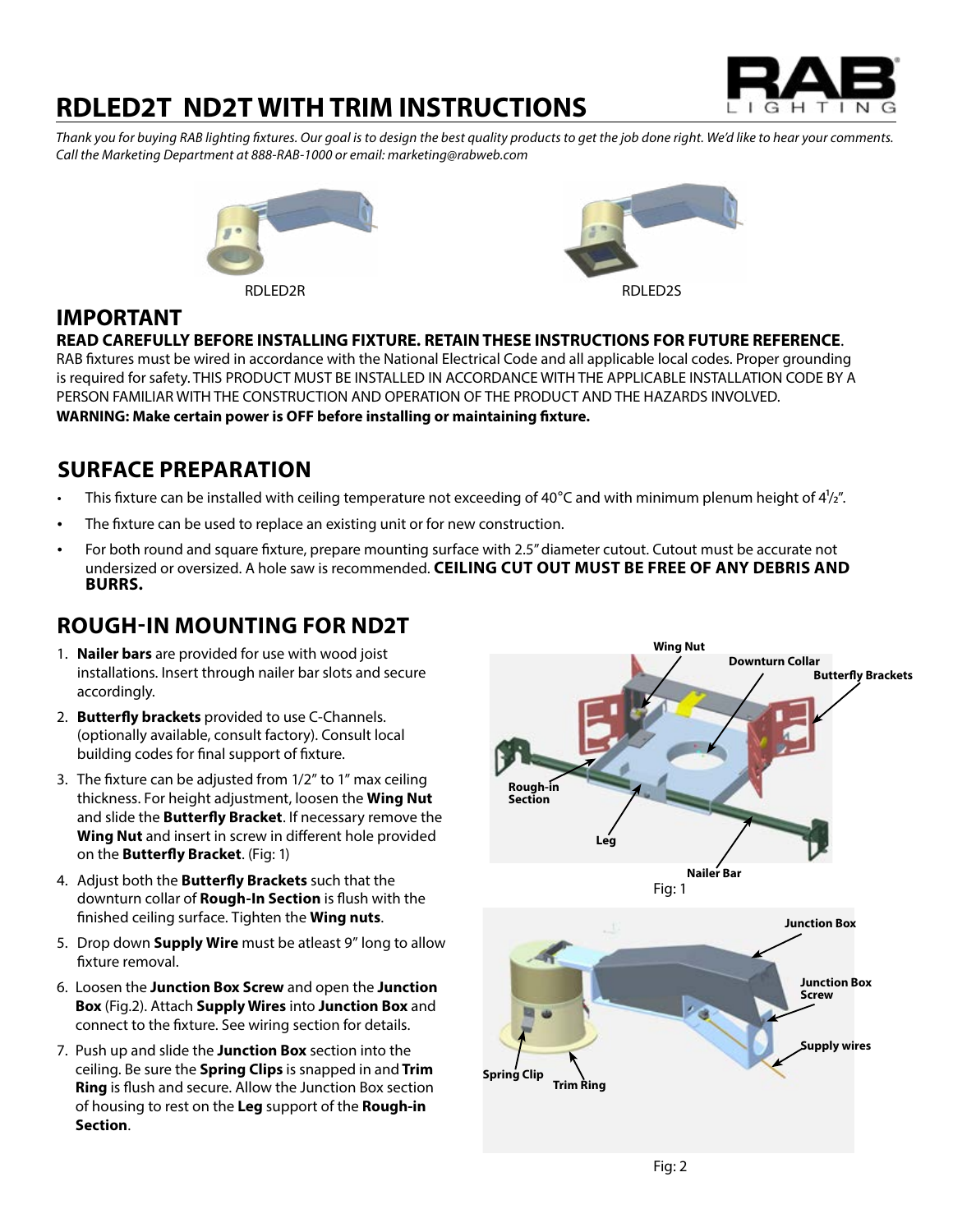

# **RDLED2T ND2T WITH TRIM INSTRUCTIONS**

*Thank you for buying RAB lighting fixtures. Our goal is to design the best quality products to get the job done right. We'd like to hear your comments. Call the Marketing Department at 888-RAB-1000 or email: marketing@rabweb.com*

## **REMODELER MOUNTING**

- 1. Install **Ceiling Collar** into opening. Secure Ceiling Collar by pushing fingertabs down tightly over ceiling. Fig. (3) *Note: Ceiling Collar is intended for 5/8"-3/4" sheet rock ceilings. For 1/2" ceiling applications, use 1/8" shim to secure trim module.*
- 2. Loosen the **Junction Box Screw** and open the **Junction Box** (Fig.2). Attach **Supply Wires** into **Junction Box** and connect to the fixture. See wiring section for details.
- 3. Push up and slide the **Junction Box** section into the **Ceiling Collar**. Be sure the **Spring Clips** are snapped in and **Trim Ring** is flush and secure.

#### **WALLWASH MOUNTING**

- 1. For the Wallwash Model, orient the fixture such that the **Reflector** is aimed in correct orientation. Look for 'Towards the Wall' label on the fixture.
- 2. If necessary, the position of the wall wash reflector can be changed. Unscrew the two **Trim Ring screws** and remove the Trim Ring.
- 3. Remove the **Friction Ring,** and change the position of the reflector. Note: **Square Wall Wash reflector** can rotate by 90°. Be sure the slot on the Reflector is aligned to slot in **Trim Ring**.

### **CLEANING & MAINTENANCE**

**CAUTION: Be sure fixture temperature is cool enough to touch. Do not clean or maintain while fixture is energized.**

- 1. Do not open fixture to clean the LED. Do not touch the LED.
- 2. Do not touch reflector, lens or trim cone.
- 3. Do not clean any fixture surface with wood base cleaning material such as paper towels or tissues.

## **TROUBLESHOOTING**

- 1. Check that the line voltage at the fixture is correct. Refer to wiring directions.
- 2. Is the fixture grounded properly?



**RISK OF FIRE**. Compatible with triac drivers at 120V, 50 or 60 Hz. Drop down supply wires must be atleast 9" long to allow fixture removal.

- 1. Connect the GROUND wire from fixture to supply ground.
- 2. Connect the black fixture lead to the (+) LINE supply lead.
- 3. Connect the white fixture lead to the (-) COMMON supply lead.

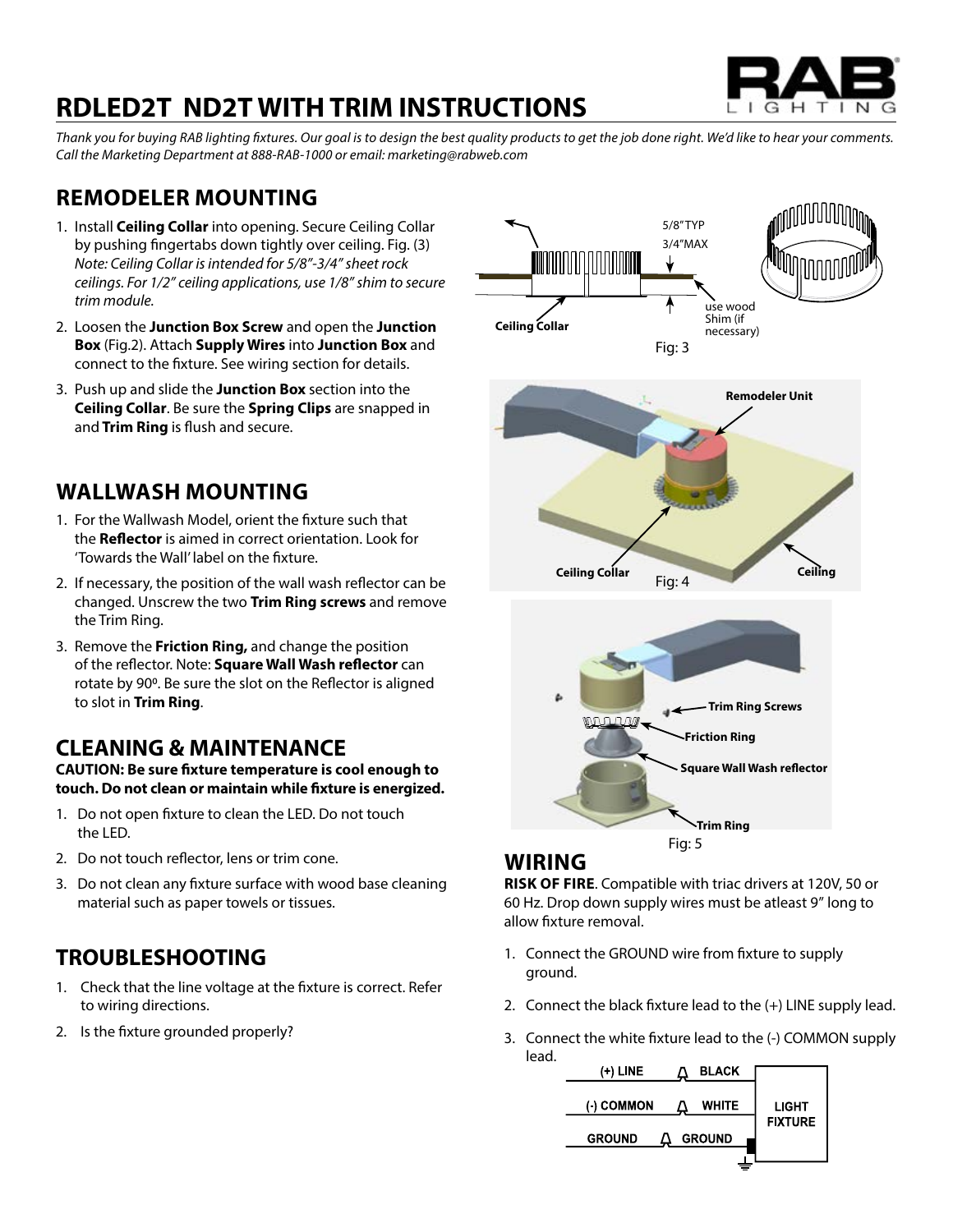

# **RDLED2T ND2T WITH TRIM INSTRUCTIONS**

*Thank you for buying RAB lighting fixtures. Our goal is to design the best quality products to get the job done right. We'd like to hear your comments. Call the Marketing Department at 888-RAB-1000 or email: marketing@rabweb.com*





#### **Easy Installation & Product Help**

**Tech Help Line** Call our experts 888 RAB-1000 **rabweb.com** Visit our website for product info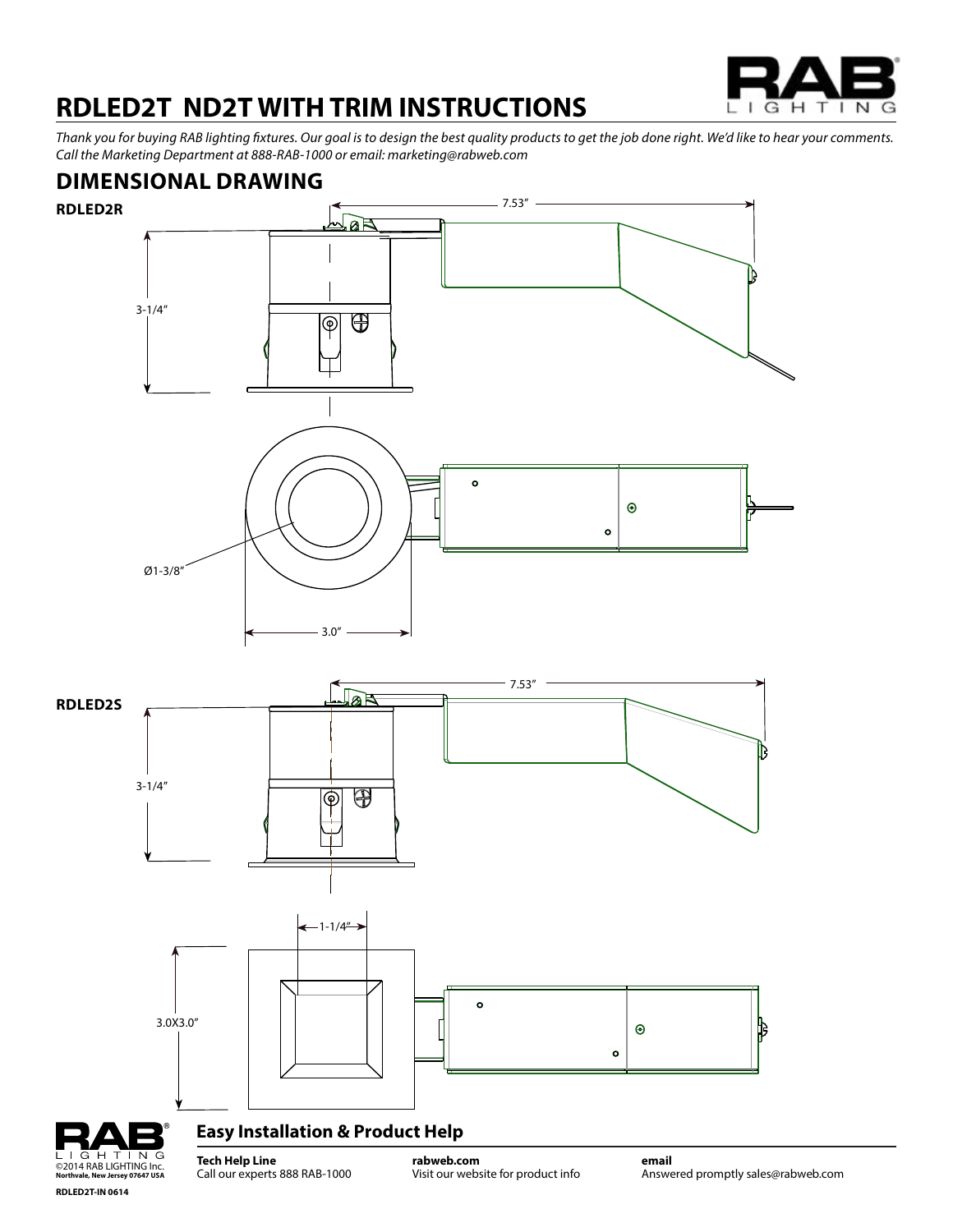

# **RDLED2TL ND2TL WITH TRIMLESS INSTRUCTIONS**

*Thank you for buying RAB lighting fixtures. Our goal is to design the best quality products to get the job done right. We'd like to hear your comments. Call the Marketing Department at 888-RAB-1000 or email: marketing@rabweb.com*





#### **IMPORTANT**

**READ CAREFULLY BEFORE INSTALLING FIXTURE. RETAIN THESE INSTRUCTIONS FOR FUTURE REFERENCE**.

RAB fixtures must be wired in accordance with the National Electrical Code and all applicable local codes. Proper grounding is required for safety. THIS PRODUCT MUST BE INSTALLED IN ACCORDANCE WITH THE APPLICABLE INSTALLATION CODE BY A PERSON FAMILIAR WITH THE CONSTRUCTION AND OPERATION OF THE PRODUCT AND THE HAZARDS INVOLVED. **WARNING: Make certain power is OFF before installing or maintaining fixture.**

### **SURFACE PREPARATION**

- This fixture can be installed with ceiling temperature not exceeding of 40°C and with minimum plenum height of 5".
- The fixture can be used to replace an existing unit or for new construction.
- For both round and square fixture, prepare mounting surface with 3.187" diameter cutout. Cutout must be accurate not undersized or oversized. A hole saw is recommended. **CEILING CUT OUT MUST BE FREE OF ANY DEBRIS AND BURRS.**

## **ROUGH-IN MOUNTING FOR ND2TL**

- 1. **Nailer bars** are provided for use with wood joist installations. Insert through nailer bar slots and secure accordingly.
- 2. **Butterfly brackets** provided to use C-Channels. (optionally available, consult factory). Consult local building codes for final support of fixture.
- 3. The fixture can be mounted into max 3/4" ceiling thickness. For height adjustment, loosen the **Wing Nut** and slide the **Butterfly Bracket**. If necessary remove the **Wing Nut** and insert in screw in different hole provided on the **Butterfly Bracket**. (Fig: 1)
- 4. Adjust both the **Butterfly Brackets** such that the frame of **Rough-In Section** is flush with the finished ceiling surface. Tighten the **Wing nuts**.
- 5. Drop down **Supply Wires** must be atleast 9" long to allow fixture removal.
- 6. Loosen the **Junction Box Screw** and open the **Junction Box** (Fig.2). Attach **Supply Wires** into **Junction Box** and connect to the fixture. See wiring section for details.
- 7. Push up and slide the **Junction Box** section into the ceiling. Be sure the **Spring Clips** is snapped in and **Trim Ring** is flush and secure. Allow the Junction Box section of housing to rest on the **Leg** support of the **Rough-in Section**.





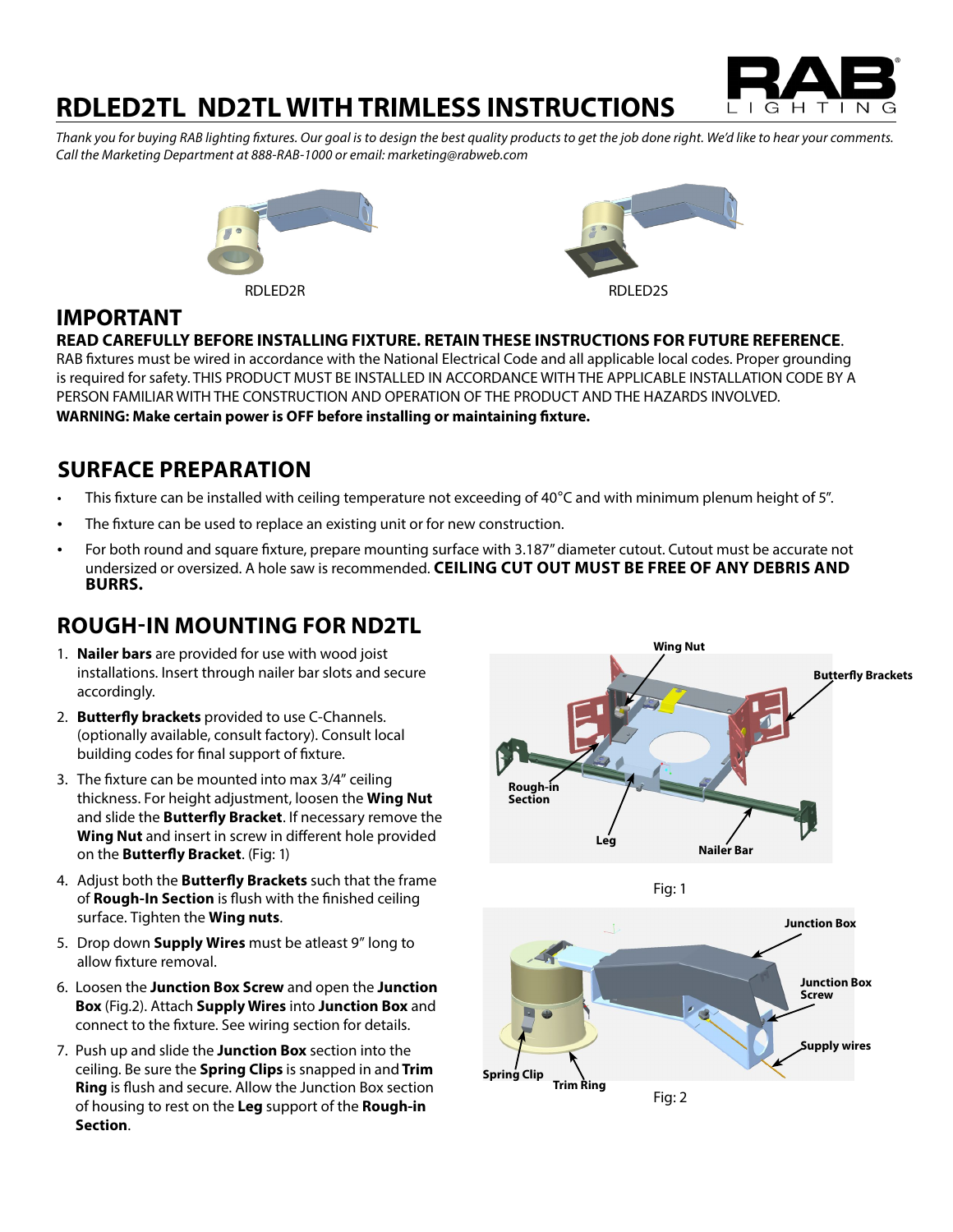

# **RDLED2TL ND2TL WITH TRIMLESS INSTRUCTIONS**

*Thank you for buying RAB lighting fixtures. Our goal is to design the best quality products to get the job done right. We'd like to hear your comments. Call the Marketing Department at 888-RAB-1000 or email: marketing@rabweb.com*

## **SPACKLED FLANGE MOUNTING**

- 1. Place **Spackle Flange** on ceiling and align the opening with the ceiling cutout. Carefully mark the (4) hole pattern on ceiling and remove **Spackle Flange**.
- 2. For New Construction (Fig: 3): Use a 7/32" drill bit to drill ceiling typical 5/8" ceiling depth. Align rib of **Spackle Flange** to rib in **Rough-in**. Insert the **Spackle Flange** and secure with 8-32 x 1-1/2" machine screws. **NOTE: DO NOT DRILL HOLES DEEPER THAN THE CEILING THICKNESS.**
- 3. For Remodeler Unit (Fig4): Use 5/16" drill bit and drill ceiling at 4 marked places. Install **Wall Anchors** and secure **Spackled Flange** with 8-32 X 1-1/4" sheet metal screws.
- 4. Apply joint compound to spackle frame edge. Remove **Dust protector** and remove small debries and make it flush to ceiling.

#### **WALLWASH MOUNTING**

- 1. For the Wallwash Model, orient the fixture such that the **Reflector** is aimed in correct orientation. Look for 'Towards the Wall' label on the fixture.
- 2. If necessary, the position of the wall wash reflector can be changed. Unscrew the two **Trim Ring screws** and remove the **Trim Ring**.
- 3. Remove the **Friction Ring,** and change the position of the reflector. Note: **Square Wall Wash reflector** can rotate by 900. Be sure the slot on the Reflector is aligned to slot in **Trim Ring**.

### **CLEANING & MAINTENANCE**

**CAUTION: Be sure fixture temperature is cool enough to touch. Do not clean or maintain while fixture is energized.**

- 1. Do not open fixture to clean the LED. Do not touch the LED.
- 2. Do not touch reflector, lens or trim cone.
- 3. Do not clean any fixture surface with wood base cleaning material such as paper towels or tissues.

## **TROUBLESHOOTING**

- 1. Check that the line voltage at the fixture is correct. Refer to wiring directions.
- 2. Is the fixture grounded properly?

Note: These instructions do not cover all details or variations in equipment nor do they provide for every possible situation during installation, operation or maintenance.



#### **WIRING**

**RISK OF FIRE**. Compatible with triac drivers at 120V, 50 or 60 Hz. Drop down supply wires must be atleast 9" long to allow fixture removal.

- 1. Connect the GROUND wire from fixture to supply ground.
- 2. Connect the black fixture lead to the (+) LINE supply lead.
- 3. Connect the white fixture lead to the (-) COMMON supply lead.